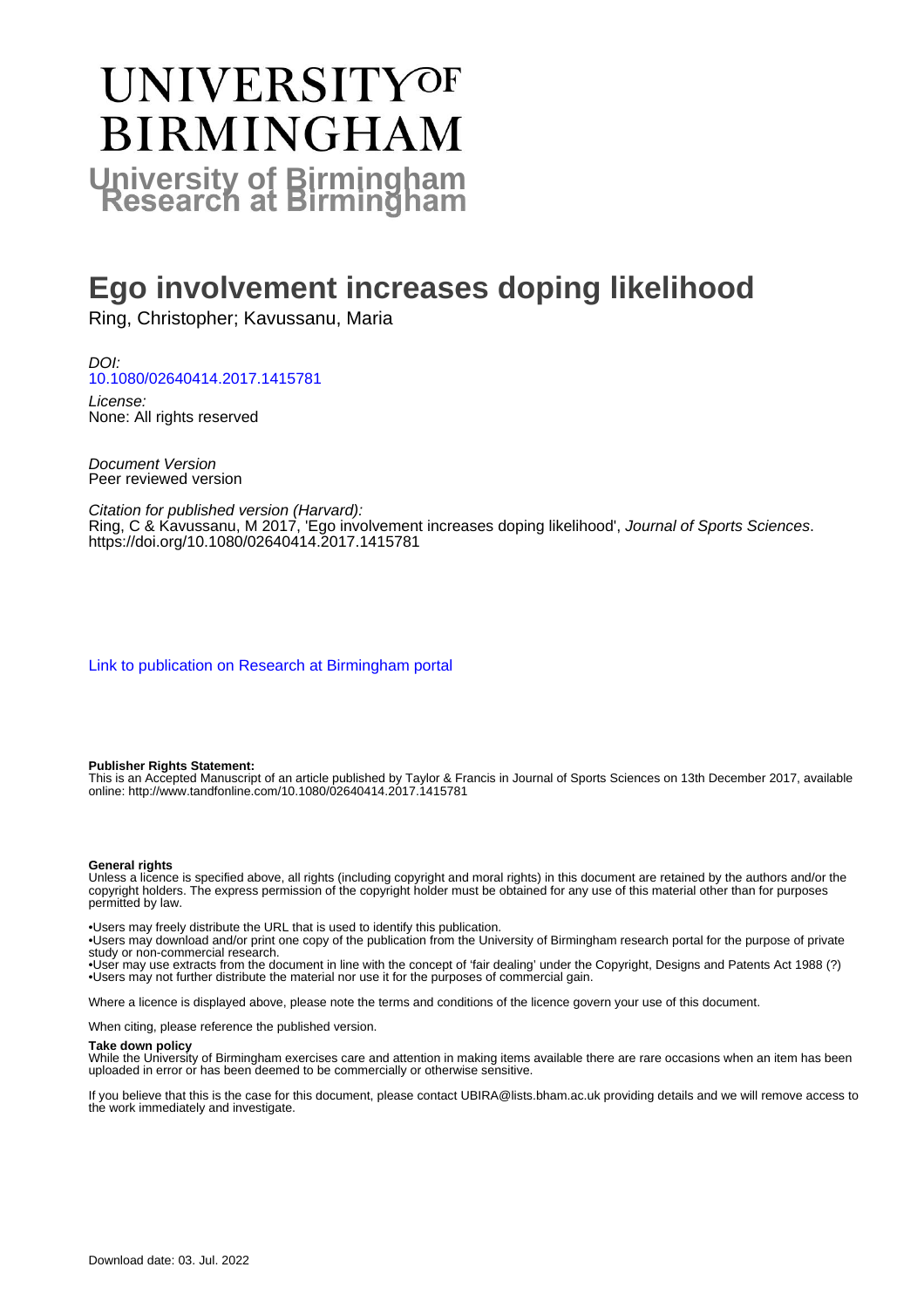| $\mathbf{1}$     |                                             |
|------------------|---------------------------------------------|
| $\sqrt{2}$       |                                             |
| $\mathfrak{Z}$   |                                             |
| $\overline{4}$   | Journal of Sports Sciences                  |
| $\mathfrak s$    |                                             |
| 6                | Ego Involvement Increases Doping Likelihood |
| $\tau$           |                                             |
| $8\,$            | Christopher Ring & Maria Kavussanu          |
| $\boldsymbol{9}$ | University of Birmingham                    |
| $10\,$           |                                             |
| $11\,$           |                                             |
| 12               |                                             |
| 13               |                                             |
| 14               |                                             |
| 15               |                                             |
| 16               |                                             |
| 17               |                                             |
| 18               |                                             |
| 19               |                                             |
| 20               |                                             |
| 21               |                                             |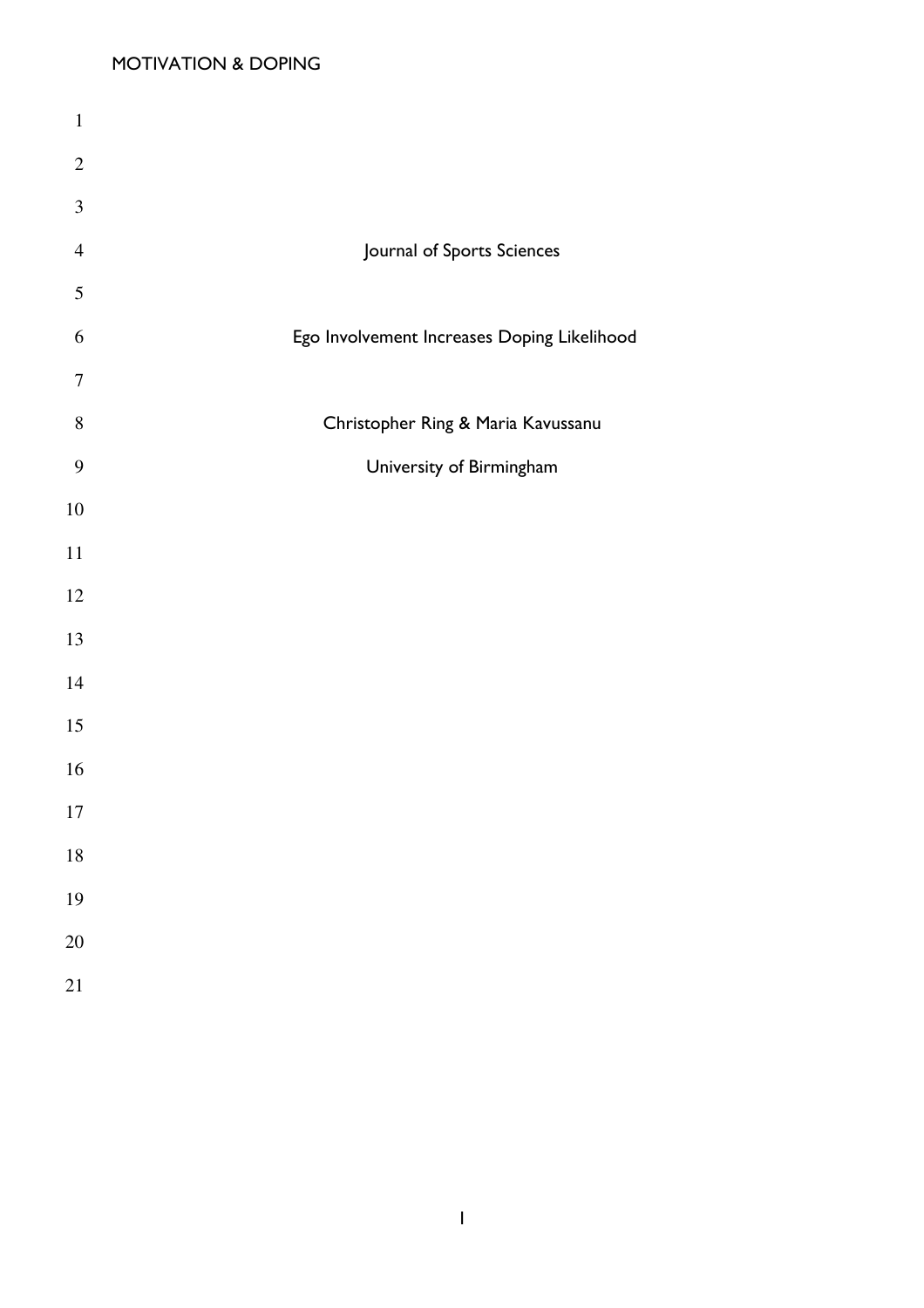| $\mathbf{1}$   | Abstract                                                                                         |
|----------------|--------------------------------------------------------------------------------------------------|
| $\overline{2}$ | Achievement goal theory (Nicolls, 1989) provides a framework to help understand how              |
| 3              | individuals behave in achievement contexts, such as sport. Evidence concerning the role of       |
| $\overline{4}$ | motivation in the decision to use banned performance enhancing substances (i.e., doping) is      |
| 5              | equivocal on this issue. The extant literature shows that dispositional goal orientation has     |
| 6              | been weakly and inconsistently associated with doping intention and doping use. It is            |
| $\tau$         | possible that goal involvement, which describes the situational motivation state, is a stronger  |
| 8              | determinant of doping intention. Accordingly, the current study used an experimental design      |
| 9              | to examine the effects of goal involvement, manipulated using direct instructions and            |
| 10             | reflective writing, on doping likelihood in hypothetical scenarios in college athletes. The ego- |
| 11             | involving goal increased doping likelihood compared to a control no goal and a task-             |
| 12             | involving goal. The present findings provide the first evidence that ego goal involvement can    |
| 13             | facilitate the decision to use doping to improve athletic performance.                           |
| 14             |                                                                                                  |
| 15             | Keywords: achievement goals; cheating; doping; motivation.                                       |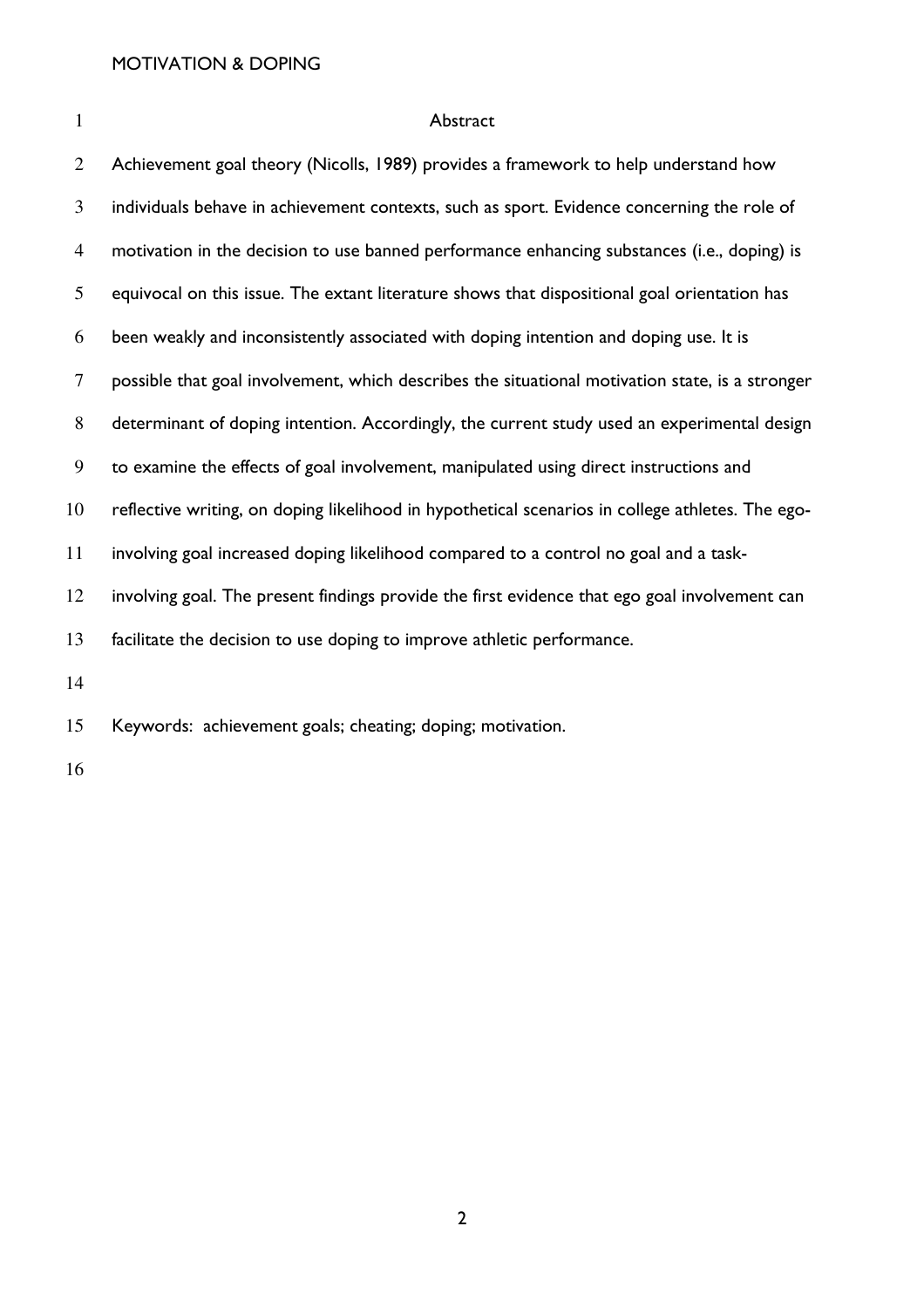#### Ego Involvement Increases Doping Likelihood

Doping – the use of banned performance enhancing substances and methods by athletes (WADA, 2015) – is an important (Mazanov, 2017) and pervasive problem in both professional and amateur sport (Alaranta et al., 2006; Locquet et al., 2017; Zabala, Morente-Sánchez, Mateo-March, & Sanabria, 2016). The evidence to date indicates that doping intention and use are associated with dispositional motivation in cross-sectional studies (Ntoumanis, Ng, Barkoukis, & Backhouse, 2014). In a departure from this previous line of research, the aim of our study was to use an experimental design to examine the role of achievement goals in decisions about doping.

According to achievement goal theory (Nicholls, 1989) individuals participate in achievement contexts, such as sport, to show competence. The goal of the ego oriented person is to demonstrate success by bettering and establishing superiority over others. Ego orientated athletes should be more likely to dope to facilitate the accomplishment of this goal because "a preoccupation with winning may well be accompanied by a lack of concern about justice and fairness," and "when winning is everything it is worth doing anything to win" (p. 133, Nicholls, 1989). In contrast, the goal of the task oriented person is to work hard to master a task and meet a challenge. Task oriented athletes should be less likely to dope because it means undermining themselves and devaluing a personal accomplishment. Achievement goals have implications for fair play (for review see Harwood, Keegan, Smith, & Raine, 2015; Lochbaum, Kazak, et al., 2016; Lochbaum, Zazo, et al., 2016). For instance, ego orientation has been positively associated with low levels of moral functioning (Kavussanu & Ntoumanis, 2003; Kavussanu & Roberts, 2001) and antisocial behavior (Kavussanu et al., 2006; Sage et al., 2006), whereas task orientation has been associated with high levels of moral functioning (Kavussanu & Ntoumanis, 2003) and positively linked to prosocial behavior (Kavussanu, 2006). Cheating has been defined as deceptive behavior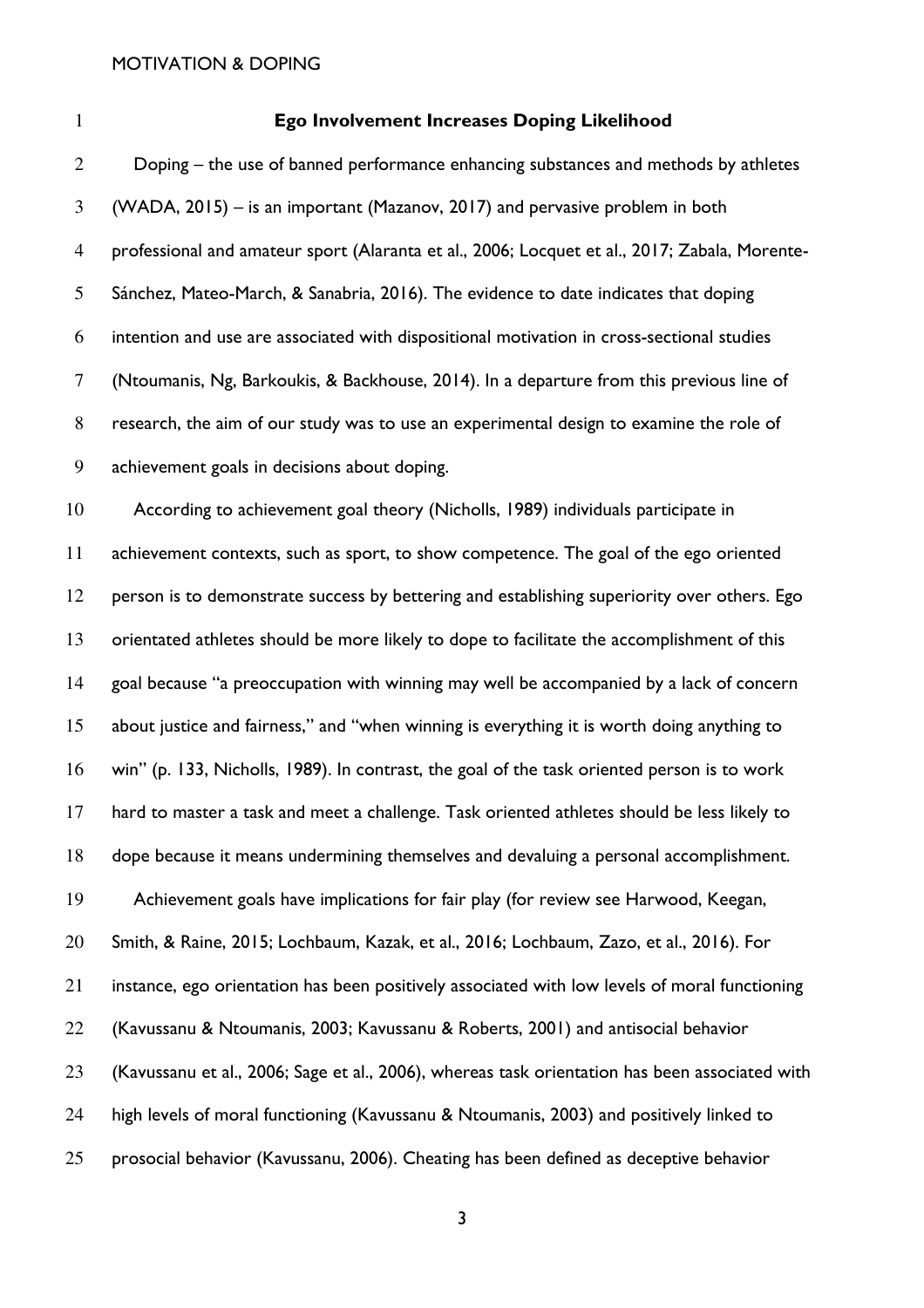intended to break the rules and make illegitimate gains (Reddiford, 1998). According to the IOC and WADA, doping constitutes a rule violation (WADA, 2015) and is therefore cheating (see Corlett, 2013; Corlett, Brown, & Kirkland, 2013). Thus, the findings that pertain to achievement goals and moral functioning could also apply to other forms of morally relevant behavior, such as doping in sport (Kavussanu, 2014).

6 A meta-analysis by Ntoumanis et al (2014) showed that task goal orientation was a weak 7 negative predictor of doping intention ( $r = -.08$ ), whereas ego goal orientation was a weak 8 positive predictor of doping intention ( $r = 0.14$ ). Similarly, doping use was weakly and 9 negatively predicted by task goal orientation ( $r = -.09$ ) but was not predicted by ego goal 10 orientation ( $r = .04$ ). Similar patterns between goal orientation and doping were found in a 11 recent meta-analysis by Lochbaum and colleagues (Lochbaum, Kazak, et al. (2016). In sum, 12 the extant research provides only limited support for the expected relationships between 13 goal orientations and doping.

14 Goal orientations are dispositional tendencies to be task or ego involved in an 15 achievement context (Nicholls, 1989). However, the direct regulators of behavior in any 16 achievement context are the achievement goals adopted in that context. These are referred 17 to as task and ego involvement and can be considered the expression of task and ego 18 orientation (Nicholls, 1989). No published study, to our knowledge, has investigated the 19 effects of adopting different achievement goals on the intended or actual use of doping 20 substances. Indeed, only a few experiments have experimentally examined the effects of 21 achievement goals on cheating (e.g., Sage & Kavussanu, 2007; Van Yperen et al., 2011). 22 In the context of sport, Sage and Kavussanu (2007) used written instructions to 23 manipulate task and ego involvement during a table football competition. The ego involving 24 instructions focused on winning, the task involving instructions focused on learning skills, 25 and the control instructions focused on facts. Individuals in the ego involved group displayed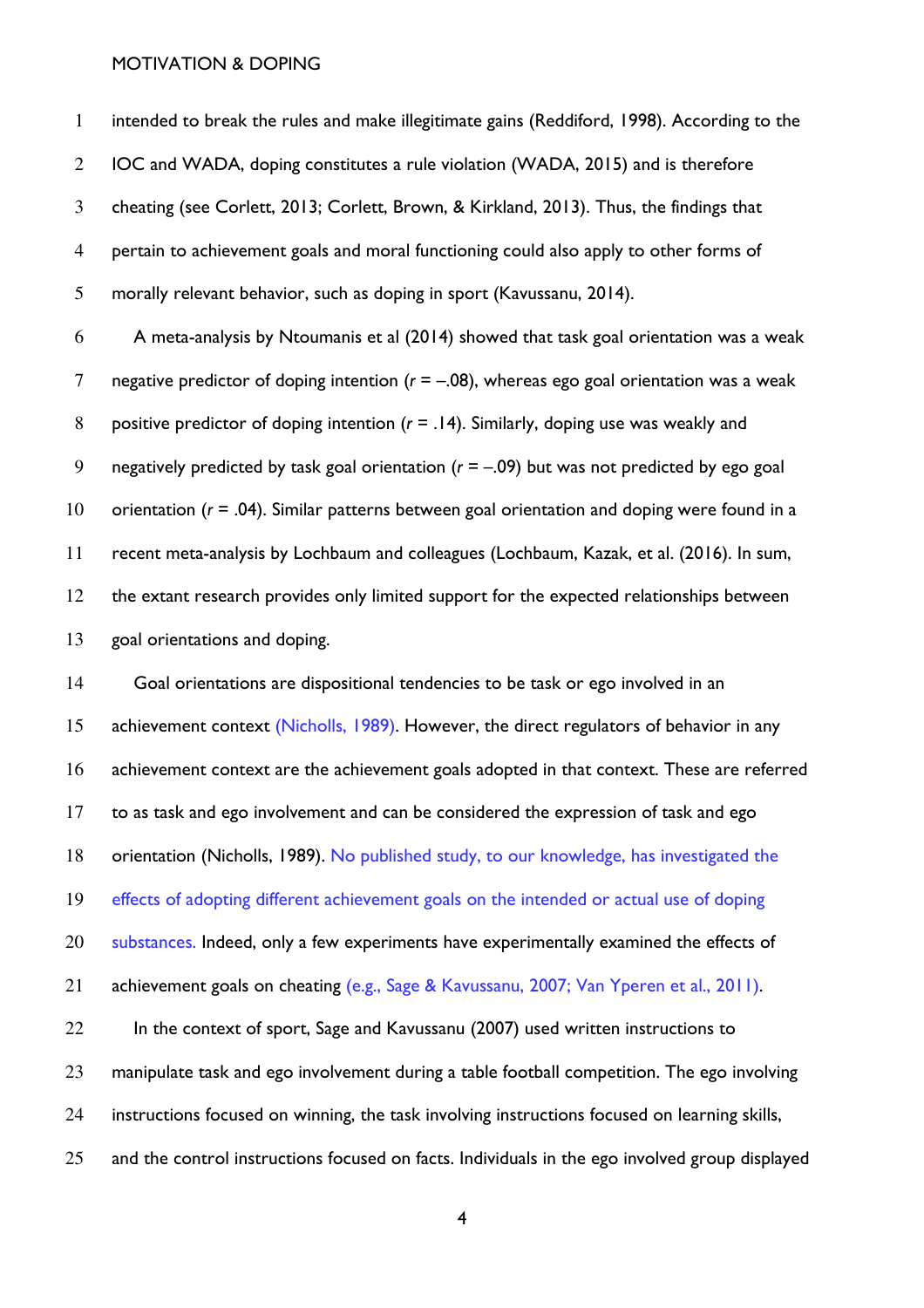more antisocial behavior (e.g., deliberate cheating, rule breaking, table moving, serving out of 2 turn, and serving when opposition not ready) than those in the task involved and control groups. In a non-sport context, Van Yperen et al (2011) used written instructions and recall to manipulate performance (i.e., ego) and mastery (i.e., task) goals before a computerized number grid concentration task, in which cheating by participants was surreptitiously recorded. Participants were asked to recall and describe a similar situation. The performance group cheated more than the mastery group. The amount of cheating by the performance and mastery groups was not different to that by a no goal control group. These experiments demonstrate that achievement goals can be successfully manipulated and 10 influence cheating behavior. In the present study, we used a writing manipulation (Ring & Kavussanu, 2018) to experimentally determine the effects of ego and task goal involvement on doping likelihood.

To avoid methodological concerns surrounding the direct reporting of actual doping by athletes, we employed an indirect approach to assess doping, namely, the reported likelihood of doping in hypothetical scenarios by athletes. Scenarios have been used to assess doping in previous studies (e.g., Huybers & Mazanov, 2012; Kavussanu & Ring, 2017; Strelan & Boeckmann, 2006). The advantages of scenarios are that: they protect athletes from directly revealing their views; capture thoughts that are difficult to assess otherwise; refer to different doping situations, and; can ask athletes about the likelihood they would engage in doping in a hypothetical situation. This is important because doping is against the rules and, therefore, it is not a behavior that athletes can confess doing without sanction from governing bodies for sport.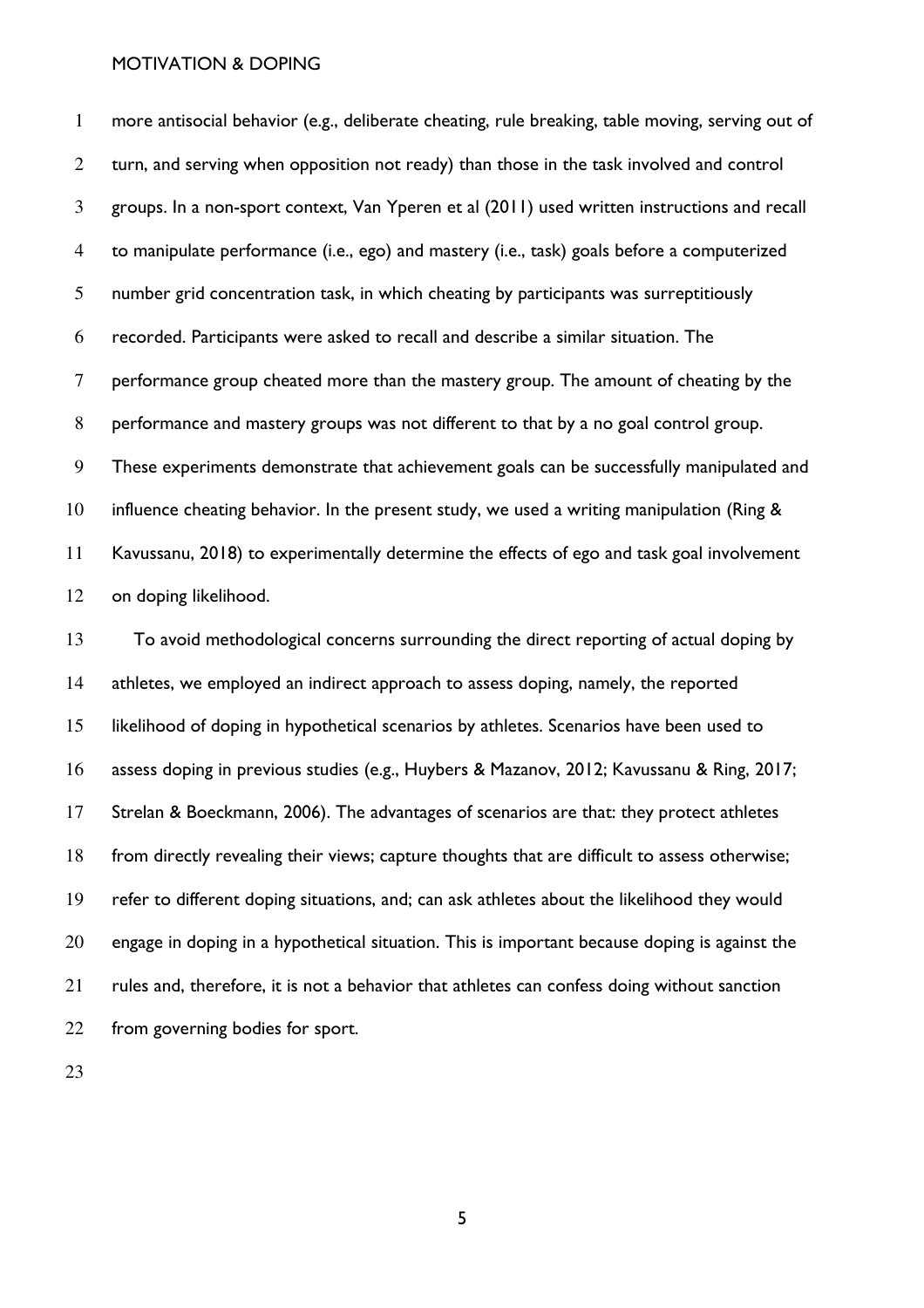| $\mathbf{1}$   | <b>Method</b>                                                                                                |
|----------------|--------------------------------------------------------------------------------------------------------------|
| $\overline{2}$ | <b>Participants</b>                                                                                          |
| 3              | College athletes, 61 females and 64 males, between 18 and 24 years old, participated in                      |
| $\overline{4}$ | this study. These athletes were currently competing in individual (e.g., athletics, swimming,                |
| $\mathfrak{H}$ | tennis) and team (e.g., rugby, football, lacrosse) sports at a British university and had history            |
| 6              | of competing in their sport that ranged between I and 16 years. A power calculation                          |
| $\tau$         | (Cohen, 1992) using G*Power (Faul, Erdfelder, Lang, & Buchner, 2007) indicated that, with                    |
| $8\,$          | power ( $I - \beta$ = .80) and significance ( $\alpha$ = .05) at conventional levels, this study was powered |
| 9              | to detect a medium effect size $(f = 0.28)$ by between-group analysis of variance.                           |
| 10             | <b>Instructions</b>                                                                                          |
| 11             | The goal involving instructions and associated writing tasks were adapted from prior                         |
| 12             | research (Sage & Kavussanu, 2007; Van Yperen et al., 2011). The ego involving instructions                   |
| 13             | emphasized outperforming competitors and winning. The task involving instructions                            |
| 14             | emphasized personal improvement and skill development. The control instructions                              |
| 15             | contained factual information about sport and were not expected to change motivation.                        |
| 16             | The ego-involvement instructions were as follows: "It is widely accepted that the most                       |
| 17             | important goal in sport is to compete against and beat your opponents to see who is best. By                 |
| 18             | outperforming your opponents you are able to show that you are clearly superior. By showing other            |
| 19             | people that you are the best you demonstrate that you are a truly great athlete. The best coaches in         |
| 20             | the world recommend that you should only evaluate your ability relative to others and that your              |
| 21             | primary goal should be to outperform others. In sum, the key motivation in sport is to win at any            |
| 22             | cost. We would like you to recall a situation in which you had had the same type of goal. Take a             |
| 23             | few moments to think about this situation. Then, please describe this situation in about ten                 |
| 24             | sentences, and include the thoughts and feelings you had in that particular situation".                      |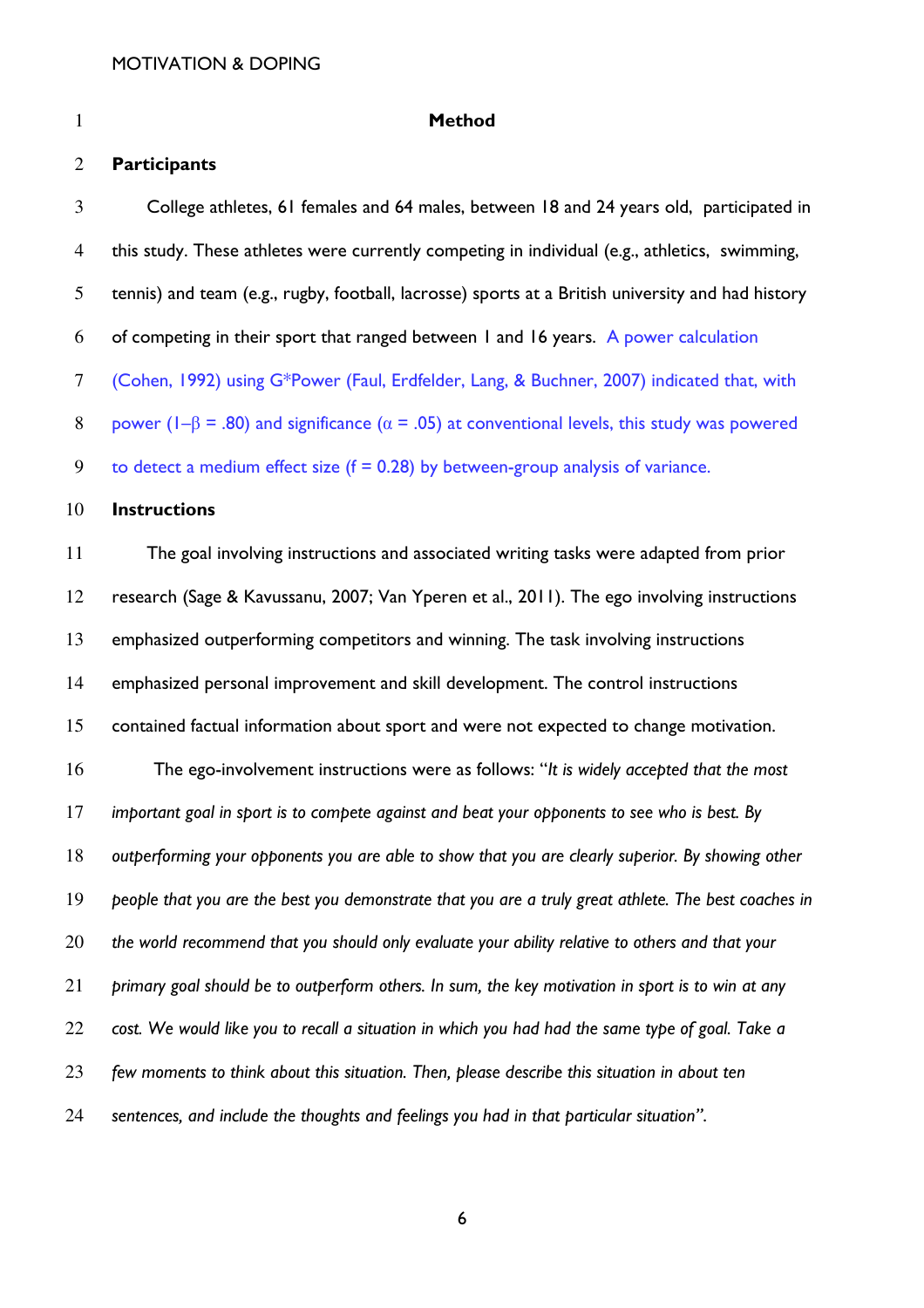The task-involvement instructions were as follows: "It is widely accepted that the most 2 important goal in sport is to work hard and perform to the best of your ability. By mastering something you could not do before you are able to show that you have achieved your personal goals. By showing clear personal improvement and mastery of key skills you demonstrate that you are a truly great athlete. The best coaches in the world recommend that you should only evaluate your ability relative to yourself and that your primary goal should be to learn, improve, or master what you are doing. In sum, the key motivation in sport is to be the best that you can be. We would like you to recall a situation in which you had had the same type of goal. Take a few moments to think about this situation. Then, please describe this situation in about ten sentences, and include 10 the thoughts and feelings you had in that particular situation

The no goal control instructions were as follows: "It is widely accepted that sport is an activity involving physical exertion and skill in which an individual or team competes against another or others. Sport involves many forms of physical activity which, through casual or organized participation, aim to use physical ability and skills. Hundreds of sports exist, from those requiring only two participants, through to those with hundreds of simultaneous participants, either in teams or competing as individuals. In organized sport, records of performance are often kept, and for 17 popular sports, this information may be widely announced or reported in sport news. In addition, sport draws large crowds to venues and reaches wider audiences through sports broadcasting. Take a few moments to think about sport. Then, please describe the purpose of about ten sports. Please 20 use only one sentence for each sport."

Doping Likelihood

Doping likelihood was measured in relation to two scenarios. Both scenarios have been validated in previous doping research (Kavussanu et al., 2016; Kavussanu & Ring, 2017; Ring & Kavussanu, 2018). Participants were asked to imagine that they were in situations that described the use of a banned substance to (a) enhance performance and (b) aid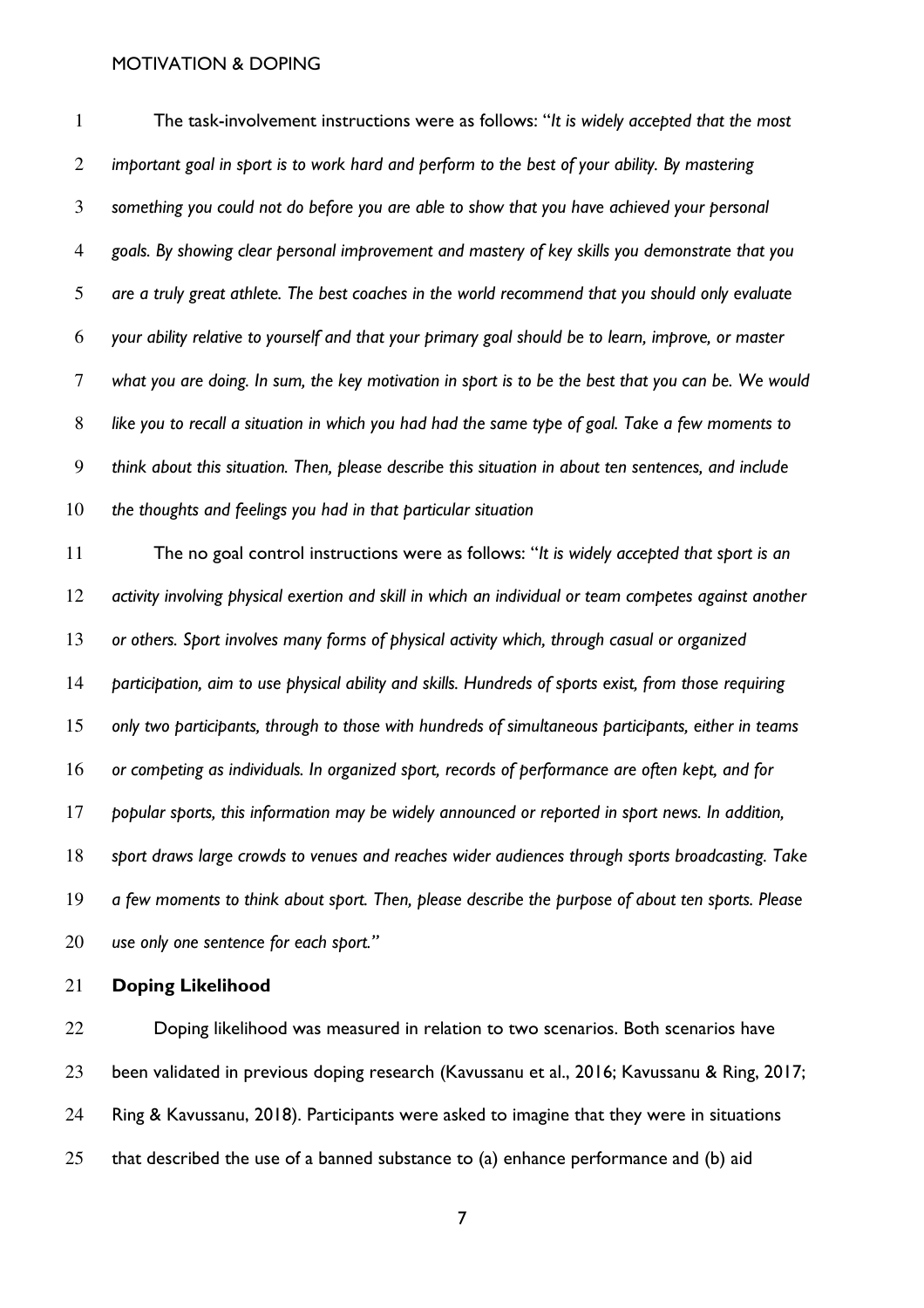recovery from injury (see Appendix). Participants were told that the substance was 2 prohibited for use in sport; this established that the decision to doping was cheating. They were also told that the chance of being caught was very small; this instruction was intended to lessen any consideration of punishment from the decision about whether to dope (Huybers & Mazanov, 2012; Ring et al., 2018). After reading each scenario, participants were asked to indicate how likely they would be to use the banned substance in each hypothetical 7 situation and responses were made on a 7-point scale, anchored by 1 (not at all likely) and 7 8 (very likely). Responses were highly correlated ( $r = .77$ ,  $p < .001$ ) across the two scenarios, and, therefore, we averaged responses to increase reliability of measurement. Thus, in line with past research (Kavussanu & Ring, 2017; Ring & Kavussanu, 2018), the average of the 11 responses (one for each scenario) was used as a measure of doping likelihood ( $\alpha$  = .85).

#### 12 Goal Involvement Ratings

13 To quantify their goal involvement, participants were shown the stem "The goal of sport 14 is to ..." and asked to rate three ego involvement items (outperform others, beat other people, 15 win at any cost) and three task involvement items (learn a skill, improve a skill, set a new 16 personal best) on a 5-point scale, anchored by 1 (strongly disagree) and 5 (strongly agree). 17 Ratings were averaged to yield reliable scores of ego ( $\alpha$  = .79) and task ( $\alpha$  = .72) goal 18 involvement.

#### 19 Goal Assignment

20 To determine whether participants identified their assigned goal state, participants 21 were asked to recall the goal they had been recommended to adopt before completing the 22 scenario task, and select one of three options: "to do better than others", "to improve", and 23 "no specific goal was recommended to me" (Van Yperen et al., 2011). Seventy percent of 24 participants correctly recalled their assigned goal. The number (%) of participants endorsing 25 the ego goal (to do better than others), task goal (to improve), and no specific goal were 31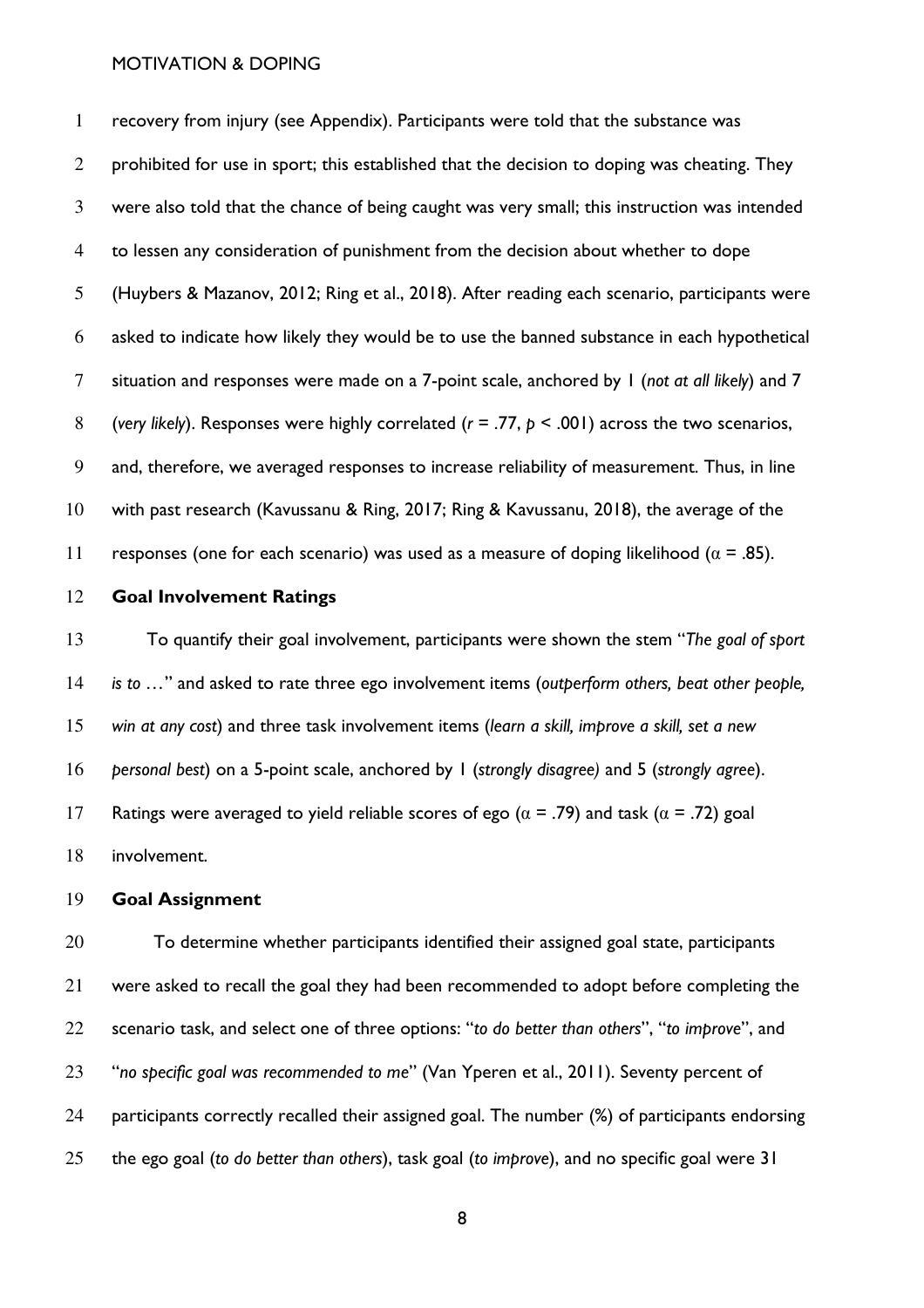(74%), 8 (19%) and 3 (7%) in the ego-involving group, 4 (10%), 36 (86%) and 2 (5%) in the

task-involving group, and 6 (14%), 14 (34%) and 21 (51%) in the control group, respectively.

Only participants who recalled their goal were included in the analyses.

#### Procedure

5 After random assignment to one of three groups (ego,  $n = 42$ ; task,  $n = 42$ ; control, n  $6 = 41$ , participants read the goal involvement instructions, completed the writing tasks, read the scenarios, and provided doping likelihood ratings, and finished by completing the goal assignment and goal involvement measures.

#### Data Analysis

10 A series of 3 Group (ego, task, control)  $\times$  2 Gender (male, female) analyses of variance, with both group and gender as between-subjects factors, were conducted on our dependent measures. Gender was a factor in the analyses because of documented 13 differences between males and females in cheating (e.g., Yu, Glanzer, Sriram, Johnson, & Moore, 2017), doping (e.g., Ntoumanis et al., 2014), and motivation (e.g., Roberts, Treasure, & Kavussanu, 1997). Significant effects were followed by post hoc comparisons. Effect size measures have been reported to characterize the importance of our findings (Cohen, 1992). 17 Small, medium, and large effects correspond to partial eta-squared,  $\eta_{\rm p}^2$ , values of .02, .13, and .25, and standardized mean difference, d, values of .20, .50, and .80, respectively. **Results** 21 A 3 Group × 2 Gender ANOVA yielded a group main effect for doping likelihood,  $F(2, 1)$ 22 82) = 4.58,  $p = .01$ ,  $\eta_p^2 = .10$ . Doping was more likely in the ego group (M = 2.11, SD = 23 0.91) than both the task group ( $M = 1.61$ , SD = 0.92),  $p = .03$ , d = .55, and the control group (M = 1.34, SD = 0.93),  $p = .005$ , d = .84. Doping likelihood did not differ between the task 25 and control groups,  $p = .31$ ,  $d = .29$ .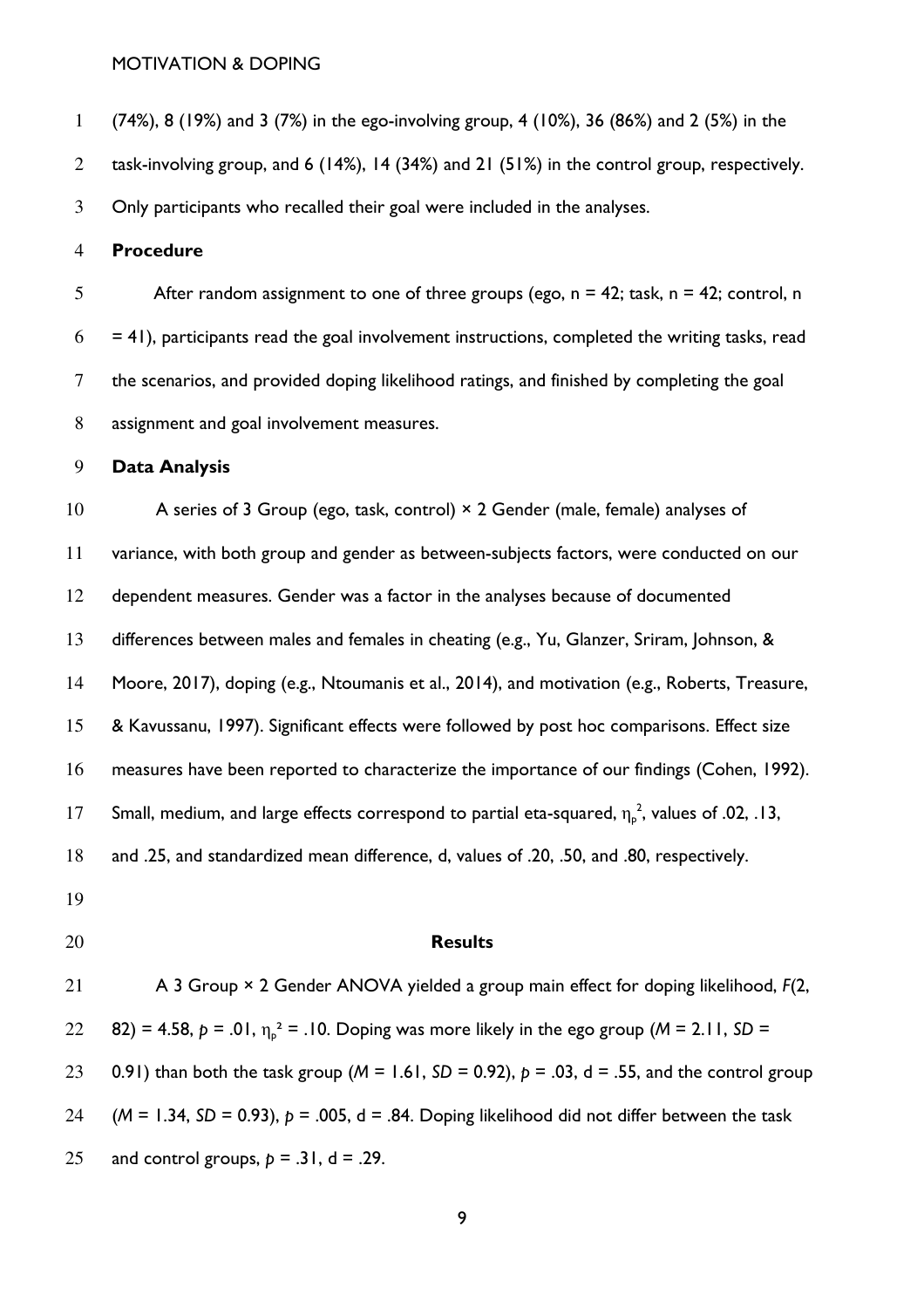| $\mathbf{1}$   | A 3 Group × 2 Gender ANOVA yielded a group main effect for ego involvement                                       |
|----------------|------------------------------------------------------------------------------------------------------------------|
| $\overline{2}$ | ratings, $F(2, 82) = 5.57$ , $p = .005$ , $\eta_{p}^{2} = .12$ . The ego involvement ratings were greater in the |
| 3              | ego group ( $M = 3.80$ , SD = 0.73) compared to the task group ( $M = 3.19$ , SD = 0.74), $p =$                  |
| $\overline{4}$ | .001, $d = .83$ . The ego involvement ratings of the control group ( $M = 3.47$ , SD = 0.74) did                 |
| 5              | not differ from those of both the ego group, $p = .12$ , $d = .55$ , and task group, $p = .19$ , $d =$           |
| 6              | .38. A 3 Group $\times$ 2 Gender ANOVA indicated that the task involvement ratings did not vary                  |
| $\tau$         | among the ego ( $M = 4.57$ , SD = 0.44), task ( $M = 4.49$ , SD = 0.47), and control ( $M = 4.40$ , SD           |
| $8\phantom{.}$ | = 0.49) groups, $F(2, 82) = 0.82$ , $p = .44$ , $\eta_{p}^{2} = .02$ . No gender differences were found          |
| 9              | regarding the effects of the goal manipulation.                                                                  |
| 10             |                                                                                                                  |
| 11             | <b>Discussion</b>                                                                                                |
| 12             | The role of motivation in doping, a form of cheating, in sport has attracted                                     |
| 13             | considerable theoretical interest (e.g., Barkoukis et al., 2013; Donahue et al., 2006; Donovan                   |
| 14             | et al., 2002). However, the empirical evidence underpinning these theoretical models of                          |
| 15             | doping is small in numbers, weak in effect sizes, and inconsistent across studies (Ntoumanis                     |
| 16             | et al., 2014). Importantly, this evidence has been generated using survey-based cross-                           |
| 17             | sectional designs. With a view to re-evaluating the motivation-doping relationship, we                           |
| 18             | conducted an experiment to examine the impact of situational achievement goals on doping                         |
| 19             | likelihood in sport.                                                                                             |
| 20             | We experimentally manipulated achievement goals to examine their effects on                                      |
| 21             | likelihood of doping in sport. Participants responded to scenarios where they had the                            |
| 22             | opportunity to use a banned substance to enhance performance and aid recovery from                               |
| 23             | injury. We found that the ego involved group reported higher likelihood to use the banned                        |
| 24             | substance compared to the task and control groups. Our findings are in line with previous                        |

research that has reported a link between motivation and doping in sport (for review see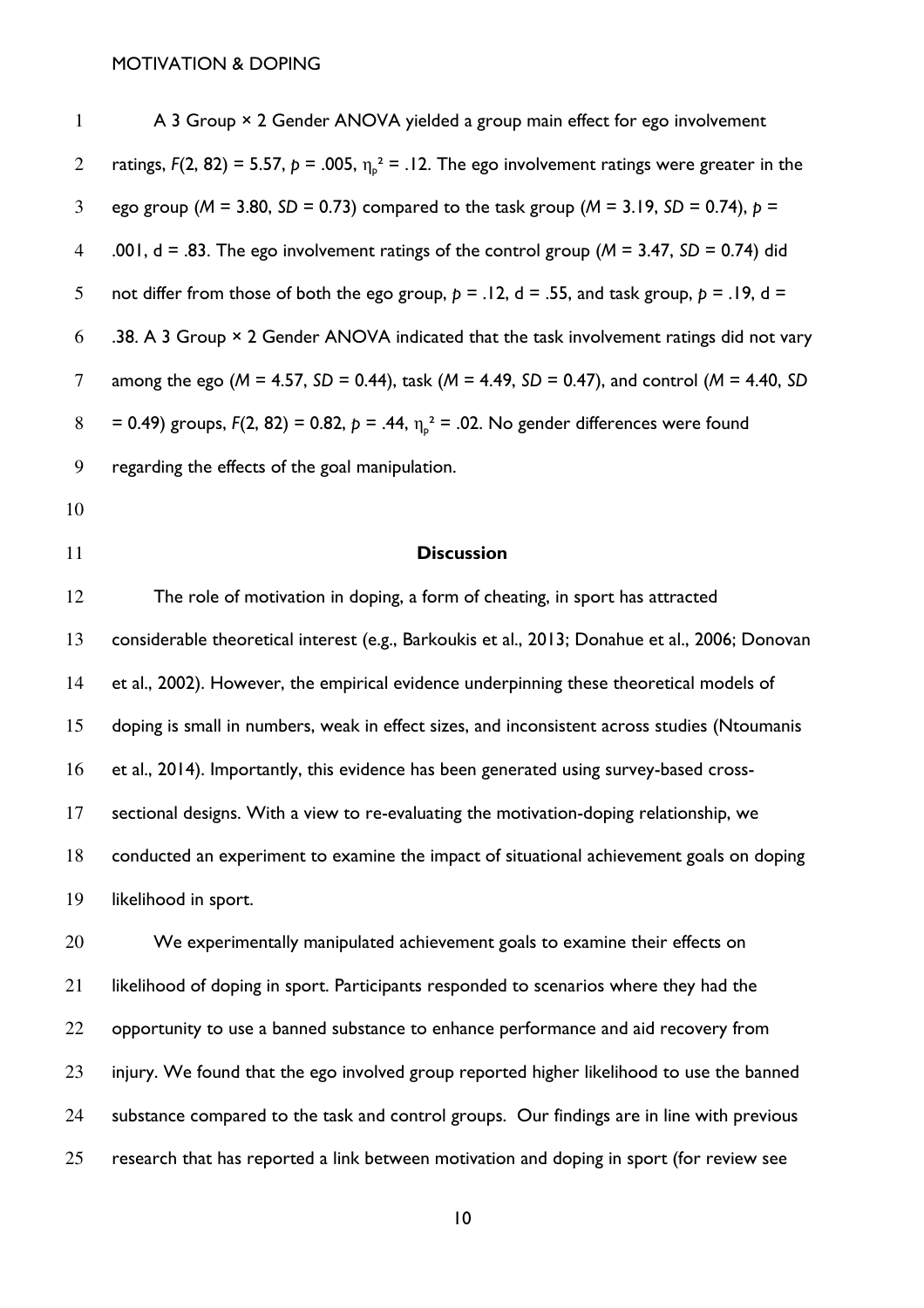Ntoumanis et al., 2014) and extend the findings of Sage and Kavussanu (2007), Van Yperen et al. (2011), and Ring and Kavussanu (2018), who showed that individuals who adopt ego (performance) goals are most likely to cheat. Specifically, ego-involved athletes reported that they would be more likely to consume banned substances in hypothetical situations than task-involved and control group athletes.

Our findings provide the first experimental evidence for the role of achievement goals on doping in sport. The difference in doping likelihood between ego-involved athletes and control group athletes represented a large effect, and the difference between ego-involved and task-involved athletes corresponded to a medium effect (Cohen, 1992). The meaningfulness of such effects is an important consideration for sport psychologists working with athletes (Lochbaum, 2017). The size of these effects suggest that the level of athletes' ego involvement in sport may have important consequences for the decisions they make about use of performance enhancing substances.

Our study yielded interesting and important new findings, however, a number of issues should be considered when interpreting them. First, we measured doping likelihood using ratings in hypothetical situations, and, therefore, we relied on athletes accurately indicating their own likelihood to use banned substances. We emphasized confidentiality and anonymity to participants to minimize any reporting bias. Second, we examined doping likelihood in only two hypothetical situations, and, therefore, the effect of goal involvement in other situations (e.g., Huybers & Mazanov, 2012; Ring et al., 2018) needs to be examined. The use of scenarios describing hypothetical situations is a well established methodology for 22 assessing ethical decision making processes in moral psychology (e.g., Colby & Kohlberg, 1987; Rest, 1986), including doping (e.g., Corrion, Scoffier-Meriaux, & d'Arripe-Longueville, 2017; Huybers & Mazanov, 2012; Kavussanu et al., 2016; Kavussanu & Ring, 2017; Ring & Kavussanu, 2018; Ring, Kavussanu, Simms, & Mazanov, 2018; Strelan & Boeckmann, 2006;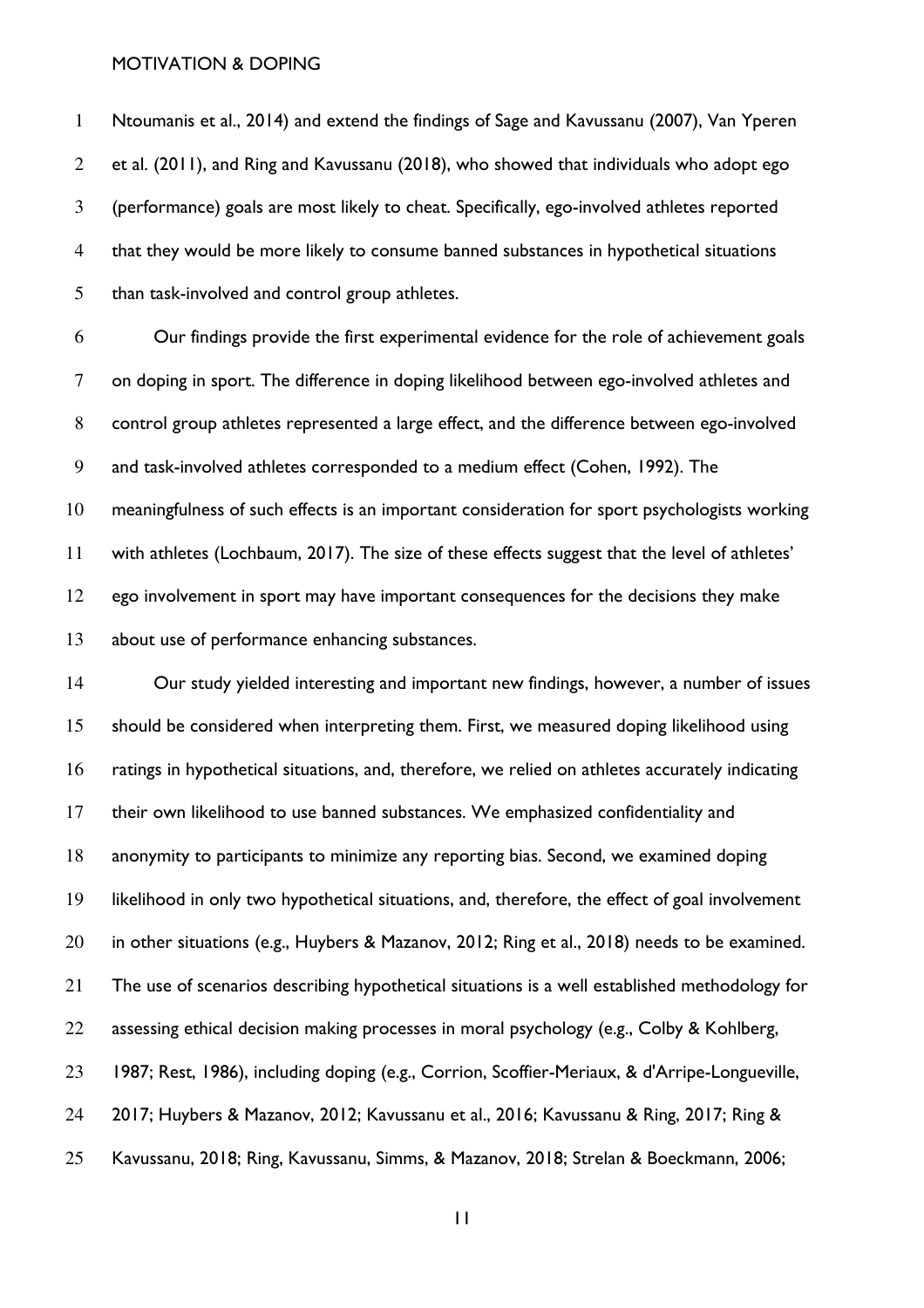Zelli, Mallia, & Lucidi, 2010). Nonetheless, it should be conceded that social projection, which is inherent in this indirect methodology, can have limitations (e.g., Petroczi, 2016). Third, it must be remembered that we measured the likelihood of doping in hypothetical situations rather than actual doping in the field, and, therefore, the extent of the intention-behaviour gap remains unknown. Based upon previous research (see Ntoumanis et al., 2014) we assume that behavioural intentions and outcomes are influenced by the same social cognitive processes. The validity of this assumption must await 8 confirmation. Lastly, we have argued that doping is cheating (Corlett, 2013; Corlett, Brown, & Kirkland, 2013; Reddiford, 1998). This perspective is shared by key sport organizations, including the IOC and WADA as well as in anecdotal reports of athletes who are vocal about not using banned substances (e.g., Jessica Ennis). Nonetheless, we acknowledge that many athletes do not share this point of view (e.g., Brissonneau & Ohl, 2010; Ohl et al, 2015; Smith et al., 2010). Accordingly, it would be informative to examine whether the impact of goal involvement on doping intentions is moderated by whether athletes view doping as cheating. Although past research has charted a turbulent path between achievement goals and doping intentions, all studies to date have been cross sectional, and did not permit conclusions about the direction of causality. The present study was the first to experimentally investigate the effects of situational goal involvement on doping likelihood. 20 This experimental approach provided evidence to show that ego involvement can facilitate doping likelihood, and the effect size for doping likelihood that we observed was medium-22 to-large in magnitude. Moreover, the task involvement manipulation failed to produce any

clear effects on task involvement ratings, and, therefore, this part of the manipulation would

need to be improved. Overall, the current research provided important new knowledge to

suggest that anti-doping agencies and sport organizations should try and persuade members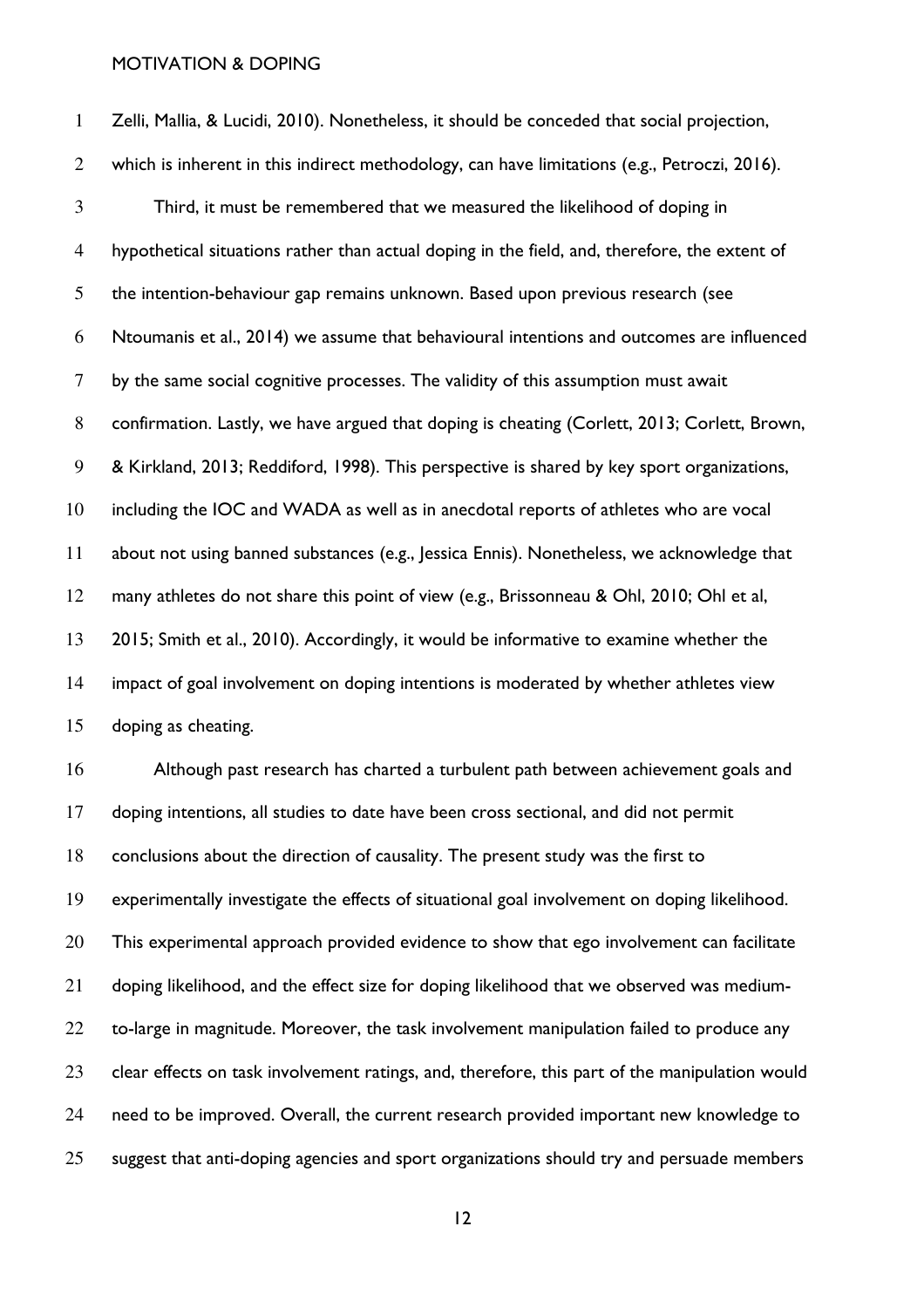| $\mathbf{1}$   | of the entourage supporting athletes to actively create climates that demote ego                     |
|----------------|------------------------------------------------------------------------------------------------------|
| 2              | involvement. Our research helps create the empirical foundation for motivation-based                 |
| 3              | interventions to protect the health of athletes, encourage athletes who compete free of              |
| $\overline{4}$ | doping substances, shore up the public's confidence in sport, and protect the sport industry.        |
| 5              |                                                                                                      |
| 6              | <b>References</b>                                                                                    |
| 7              | Alaranta, A., Holmila, J., Palmu, P., Pietilä, K., & Helenius, I. (2006). Self-reported attitudes of |
| 8              | elite athletes towards doping: Differences between type of sport. International Journal              |
| 9              | of Sports Medicine, 27, 842-846.                                                                     |
| 10             | Barkoukis, V., Lazuras, L., Tsorbatzoudis, H., Rodafinos, A. (2013). Motivational and social         |
| 11             | cognitive predictors of doping intentions in elite sports: An integrated approach.                   |
| 12             | Scandinavian Journal of Medicine and Science in Sports, 5, e330-e340.                                |
| 13             | Brissonneau, C., & Ohl, F. (2010). The genesis and effect of French anti-doping policies in          |
| 14             | cycling. International Journal of Sport Policy and Politics, 2, 173-187.                             |
| 15             | Cohen, J. (1992). A power primer. Psychological Bulletin, 112, 155-159.                              |
| 16             | Colby, A., & Kohlberg, L. (1987). The measurement of moral judgment. Cambridge University            |
| 17             | Press, New York.                                                                                     |
| 18             | Corlett, J. A. (2013). Doping: Just do it?. Sport, Ethics and Philosophy, 7, 430-449.                |
| 19             | Corlett, J. A., Brown, V., & Kirkland, J.K (2013). Coping with doping. Journal of the Philosophy     |
| 20             | of Sport, 40, 41-64.                                                                                 |
| 21             | Corrion, K., Scoffier-Meriaux, S., & d'Arripe-Longueville, F. (2017). Self-regulatory                |
| 22             | mechanisms of doping intentions in elite athletes: The role of self-determined                       |
| 23             | motivation in sport. Journal of Sports Medicine and Doping Studies, 7, 1-8.                          |
| 24             | Cronbach, L. J. (1951). Coefficient alpha and the internal structure of tests. Psychometrika,        |
| 25             | 16, 297-334.                                                                                         |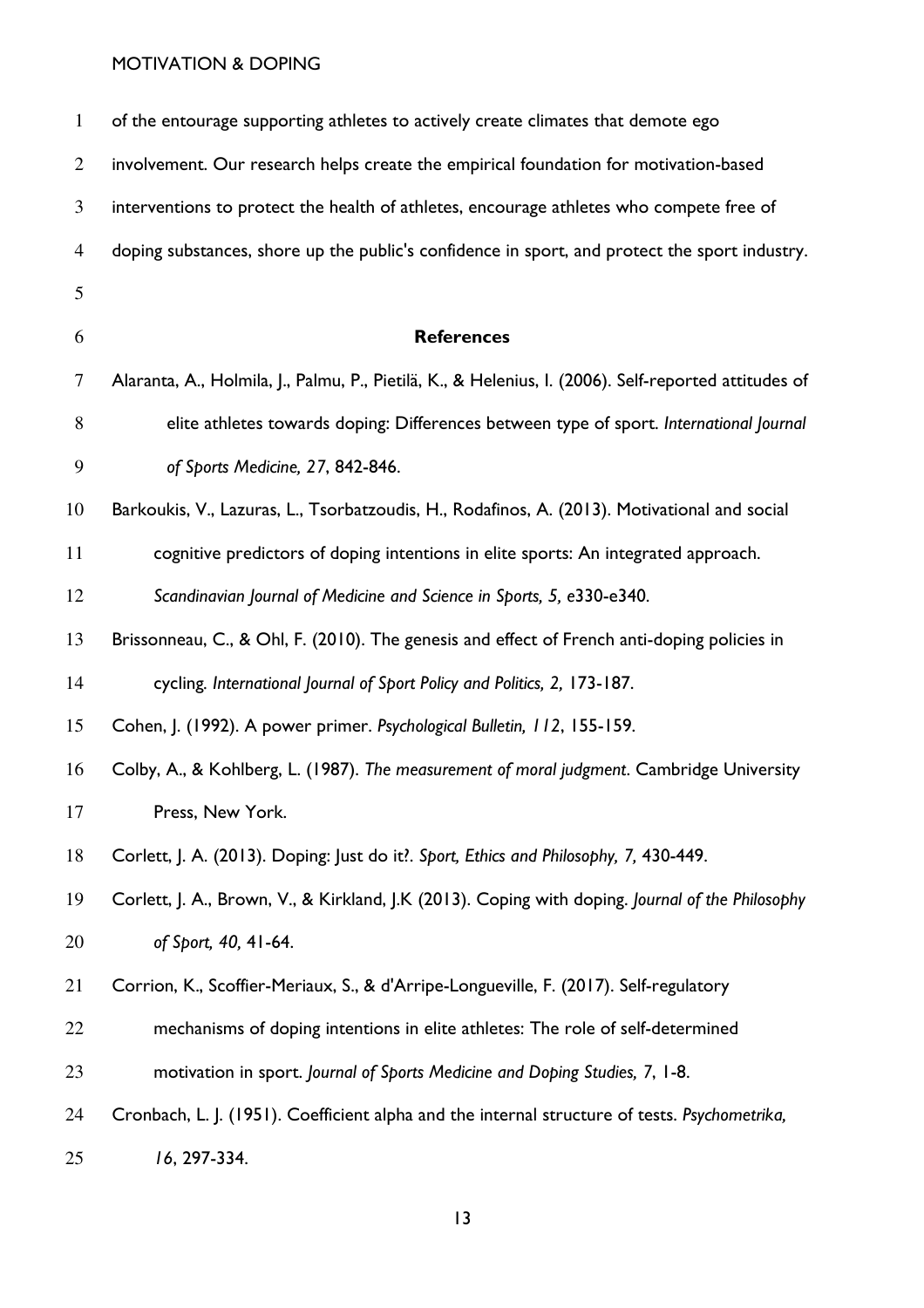| $\mathbf{1}$   | Diamantopoulos, A., Sarstedt, M., Fuchs, C., Wilczynski, P., & Kaiser, S. (2012). Guidelines     |
|----------------|--------------------------------------------------------------------------------------------------|
| $\overline{2}$ | for choosing between multi-item and single-item scales for construct measurement: A              |
| 3              | predictive validity perspective. Journal of the Academy of Marketing Science, 40, 434-449.       |
| $\overline{4}$ | Donahue, E.G., Miquelon, P., Valois, P., Claude Goulet, C., Buist, A., & Vallerand, R.J. (2006). |
| 5              | A motivational model of performance-enhancing substance use in elite athletes. Journal           |
| 6              | of Sport & Exercise Psychology, 28, 511-520.                                                     |
| 7              | Donovan, R.J., Egger, G., Kapernick, V., & Mendoza, J. (2002). A conceptual framework for        |
| 8              | achieving performance enhancing drug compliance in sport. Sports Medicine, 32, 269-              |
| 9              | 284.                                                                                             |
| 10             | Engelberg, T., Moston, S., Hutchinson, B., & Skinner, J. (2014). Review of social science anti-  |
| 11             | doping literature and recommendations for action. Research Report submitted to                   |
| 12             | Australian Government Department of Health.                                                      |
| 13             | Faul, F., Erdfelder, E., Lang, A.-G., & Buchner, A. (2007). G*Power 3: A flexible statistical    |
| 14             | power analysis program for the social, behavioral, and biomedical sciences. Behavior             |
| 15             | Research Methods, 39, 175-191.                                                                   |
| 16             | Harwood, C. G., Keegan, R. J., Smith, J. M., & Raine, A. S. (2015). A systematic review of the   |
| 17             | intrapersonal correlates of motivational climate perceptions in sport and physical               |
| 18             | activity. Psychology of Sport and Exercise, 18, 9-25.                                            |
| 19             | Hayes, A.F. (2013). Introduction to mediation, moderation, and conditional process analysis: A   |
| 20             | regression-based approach. New York: Guilford Press.                                             |
| 21             | Hodge, K., Hargreaves, E. A., Gerrard, D., & Lonsdale, C. (2013). Psychological mechanisms       |
| 22             | underlying doping attitudes in sport: Motivation and moral disengagement. Journal of             |
| 23             | Sport & Exercise Psychology, 35, 419-432.                                                        |
| 24             | Huybers, T. & Mazanov, J. (2012). What would Kim do? A choice study of projected athlete         |
| 25             | doping considerations. Journal of Sport Management, 26, 322-334.                                 |
|                |                                                                                                  |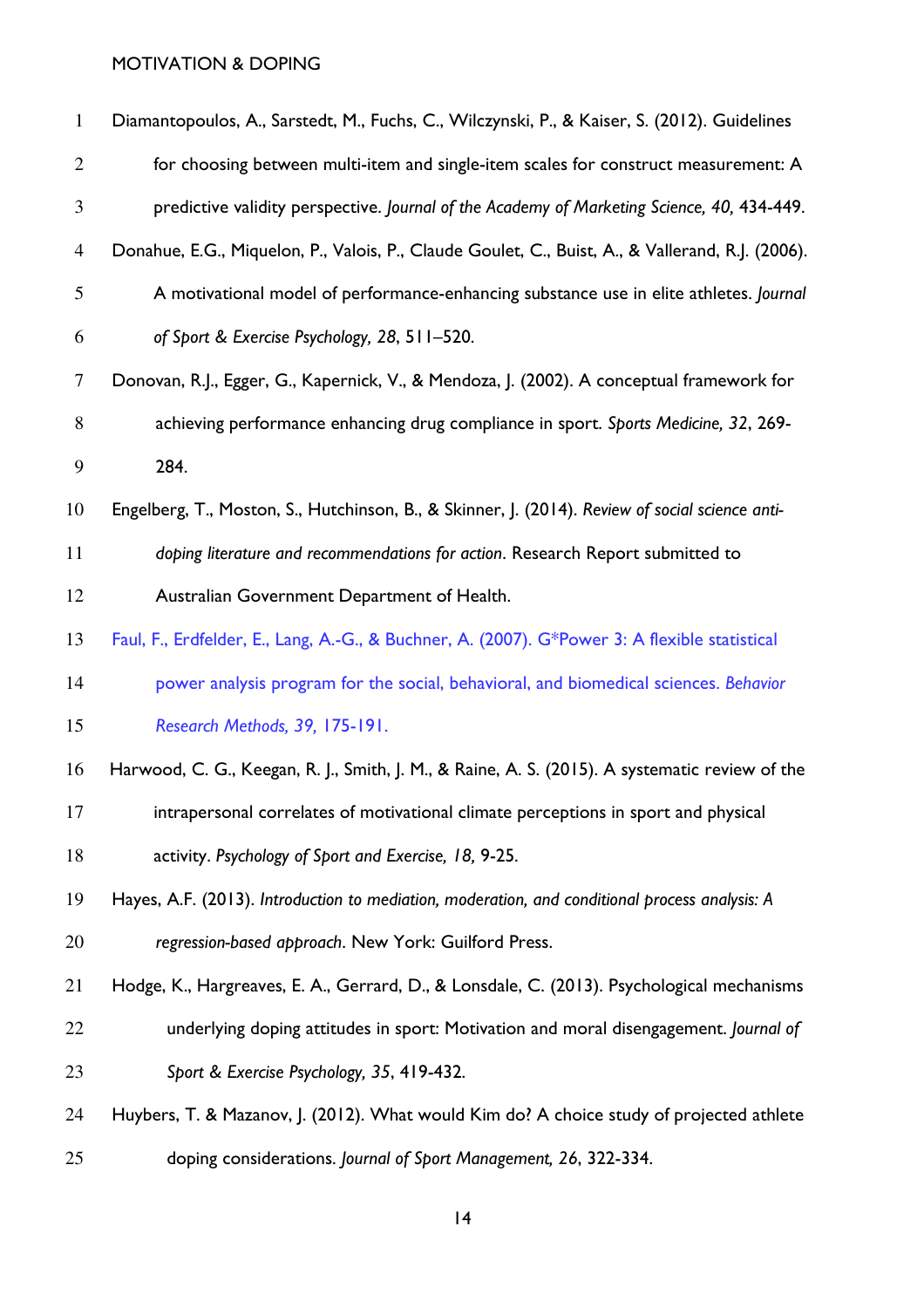| $\mathbf{1}$   | Jalleh, G., Donovan, R. J., & Jobling, I. (2014). Predicting attitude towards performance  |
|----------------|--------------------------------------------------------------------------------------------|
| $\overline{2}$ | enhancing substance use: A comprehensive test of the Sport Drug Control Model              |
| 3              | with elite Australian athletes. Journal of Science and Medicine in Sport, 17, 574-579.     |
| $\overline{4}$ | Kavussanu, M. (2006). Motivational predictors of prosocial and antisocial behaviour in     |
| 5              | football. Journal of Sports Sciences, 24, 575-588.                                         |
| 6              | Kavussanu, M. (2014). Moral behavior. In: R.J. Eklund & G.T. Tenenbaum (Eds), Sage         |
| $\tau$         | encyclopedia of sport and exercise psychology. Sage Publishers.                            |
| $8\,$          | Kavussanu, M., Hatzigeorgiadis, A., Elbe, A.M., & Ring, C. (2016). The moral disengagement |
| 9              | in doping scale. Psychology of Sport & Exercise, 24, 188-198.                              |
| 10             | Kavussanu, M., & Ntoumanis, N. (2003). Participation in sport and moral functioning: Does  |
| 11             | ego orientation mediate their relationship? Journal of Sport & Exercise Psychology, 25,    |
| 12             | $1 - 18.$                                                                                  |
| 13             | Kavussanu, M., & Ring, C. (2017). Moral identity predicts doping likelihood via moral      |
| 14             | disengagement and anticipated guilt. Journal of Sport & Exercise Psychology, 39, 293-301.  |
| 15             | Kavussanu, M., & Roberts, G.C. (2001). Moral functioning in sport: An achievement goal     |
| 16             | perspective. Journal of Sport & Exercise Psychology, 23, 37-54.                            |
| 17             | Kavussanu, M., Seal, A.R., & Phillips, D.R. (2006). Observed prosocial and antisocial      |
| 18             | behaviors in male soccer teams: Age differences across adolescence and the role of         |
| 19             | motivational variables. Journal of Applied Sport Psychology, 18, 326-344.                  |
| 20             | Lochbaum, M. (2017). Understanding the meaningfulness and potential impact of sports       |
| 21             | psychology on performance. In D. Milanović, G. Sporiš, S. Šalaj, & D. Škegro (Eds.),       |
| 22             | Proceedings book of 8th International Scientific Conference on Kinesiology, Opatija, 2017  |
| 23             | (pp. 486-489). Zagreb, Croatia: University of Zagreb, Faculty of Kinesiology.              |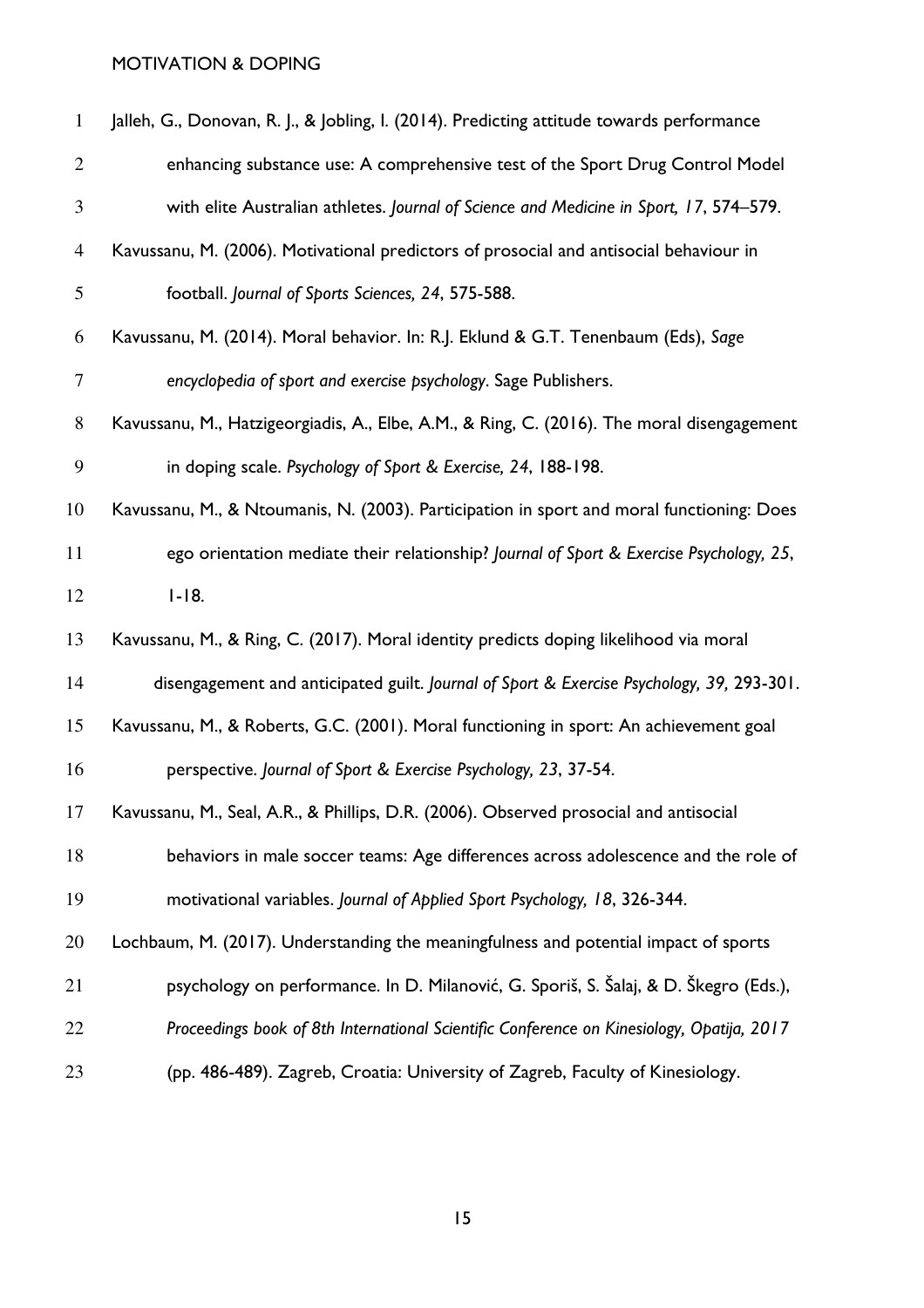| $\mathbf{1}$   | Lochbaum, M., Kazak Çetinkalp, Z., Graham, K.A., Wright, T., & Zazo, R. (2016). Task and            |
|----------------|-----------------------------------------------------------------------------------------------------|
| $\overline{2}$ | ego goal orientations in competitive sport: A quantitative review of the literature from            |
| 3              | 1989 to 2016. Kineziologija, 48, 3-29.                                                              |
| $\overline{4}$ | Lochbaum, M., Zazo, R., Kazak Çetinkalp, Z., Graham, K., Wright, T., & Konttinen, N.                |
| 5              | (2016). A meta-analytic review of achievement goal orientation correlates in competitive            |
| 6              | sport: A follow-up to Lochbaum et al. (2016). Kinesiology, 48, 159-173.                             |
| $\tau$         | Locquet, M., Beaudart, C., Larbuisson, R., Leclercq, V., Buckinx, F., Kaux, J. F., Reginster, J-Y., |
| $8\,$          | & Bruyère, O. (2017). Self-administration of medicines and dietary supplements among                |
| 9              | female amateur runners: A cross-sectional analysis. Advances in Therapy, 33, 2257-2268.             |
| 10             | Mazanov, J. (2017). Managing drugs in sport. Abgindon: Routledge.                                   |
| 11             | Nicholls, J.G. (1989). The competitive ethos and democratic education. Cambridge, MA: Harvard       |
| 12             | <b>University Press.</b>                                                                            |
| 13             | Ntoumanis, N., Ng, J.Y.Y, Barkoukis, V., & Backhouse, S. (2014). Personal and psychosocial          |
| 14             | predictors of doping use in physical activity settings: A meta-analysis. Sports Medicine,           |
| 15             | 44, 1603-1624.                                                                                      |
| 16             | Ohl, F., Fincoeur, B., Lentillon-Kaestner, V., Defrance, J., & Brissonneau, C. (2015). The          |
| 17             | socialization of young cyclists and the culture of doping. International Review for the             |
| 18             | Sociology of Sport, 50, 865-882.                                                                    |
| 19             | Petroczi, A. (2016). Indirect measures in doping behavior research. In: V. Barkoukis, L.            |
| 20             | Lazuras, & H. Tsorbatzoudis (Eds), The psychology of doping in sport (pp. 93-110). New              |
| 21             | York: Routledge.                                                                                    |
| 22             | Poon, W.Y., Leung, K., & Lee, S.Y. (2002). The comparison of single item constructs by              |
| 23             | relative mean and relative variance. Organizational Research Methods, 5, 275-298.                   |
| 24             | Reddiford, G. (1998). Cheating and self-deception in sport. In M. J. McNamee, & S. J. Parry         |
| 25             | (Eds.), Ethics and sport. London: E & FN Spon.                                                      |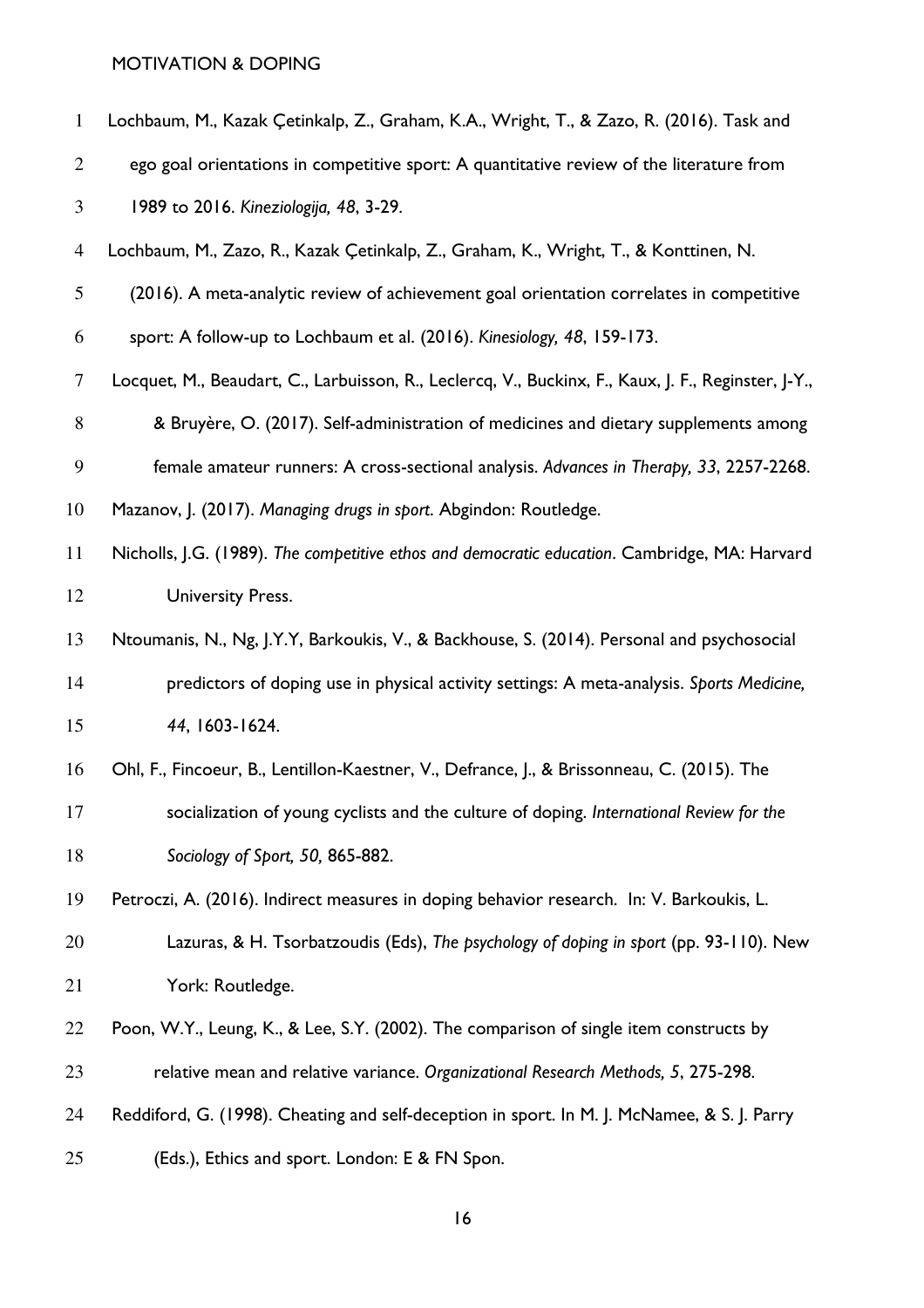| $\mathbf{1}$   | Rest, J.R. (1986). Moral development: Advances in research and theory. Praeger, New York.    |
|----------------|----------------------------------------------------------------------------------------------|
| $\overline{2}$ | Ring, C., & Kavussanu, M. (2018). The role of self-regulatory efficacy, moral disengagement, |
| 3              | and guilt on doping likelihood: A social cognitive theory perspective. Journal of Sports     |
| $\overline{4}$ | Sciences, 36, 578-584.                                                                       |
| 5              | Ring, C., & Kavussanu, M. (2018). The impact of achievement goals on cheating in sport.      |
| 6              | Psychology of Sport & Exercise, 35, 98-103                                                   |
| $\tau$         | Ring, C., Kavussanu, M., Simms, M., & Mazanov, J. (2018). Effects of situational costs and   |
| $8\,$          | benefits on projected doping likelihood. Psychology of Sport & Exercise, 34, 88-94.          |
| 9              | Roberts, G.C., Treasure, D.C., & Kavussanu, M. (1997). Motivation in physical activity       |
| 10             | contexts: An achievement goal perspective. In: P.R. Pintrich & M.L. Maehr (Eds.),            |
| 11             | Advances in motivation and achievement, Vol. 10, pp. 413-447. Greenwich, CT: JAI Press.      |
| 12             | Roberts, G.C., Treasure, D.C., & Balague, G. (1998). Achievements goals in sport: The        |
| 13             | development and validation of the Perception of Success Questionnaire. Journal of            |
| 14             | Sports Sciences, 16, 337-347.                                                                |
| 15             | Sage, L., & Kavussanu, M. (2007). The effects of goal involvement on moral behavior in an    |
| 16             | experimentally manipulated competitive setting. Journal of Sport & Exercise Psychology,      |
| 17             | 29, 190-207.                                                                                 |
| 18             | Sas-Nowosielski, K., & Swiatkowska, L. (2008). Goal orientation and attitudes toward         |
| 19             | doping. International Journal of Sports Medicine, 29, 607-612.                               |
| 20             | Smith, A., Stewart, B., Oliver-Bennetts, S., McDonald, S., Ingerson, L., Anderson, A.,       |
| 21             | Dickson, G., Emery, P., & Graetz, F. (2010). Contextual influences and athlete attitudes     |
| 22             | to drugs in sport. Sport Management Review, 13, 181-197.                                     |
| 23             | Strelan, P., & Boeckmann, R. J. (2006). Why drug testing in elite sport does not work:       |
| 24             | Perceptual deterrence theory and the role of personal moral beliefs. Journal of Applied      |
| 25             | Social Psychology, 36, 2909-2934.                                                            |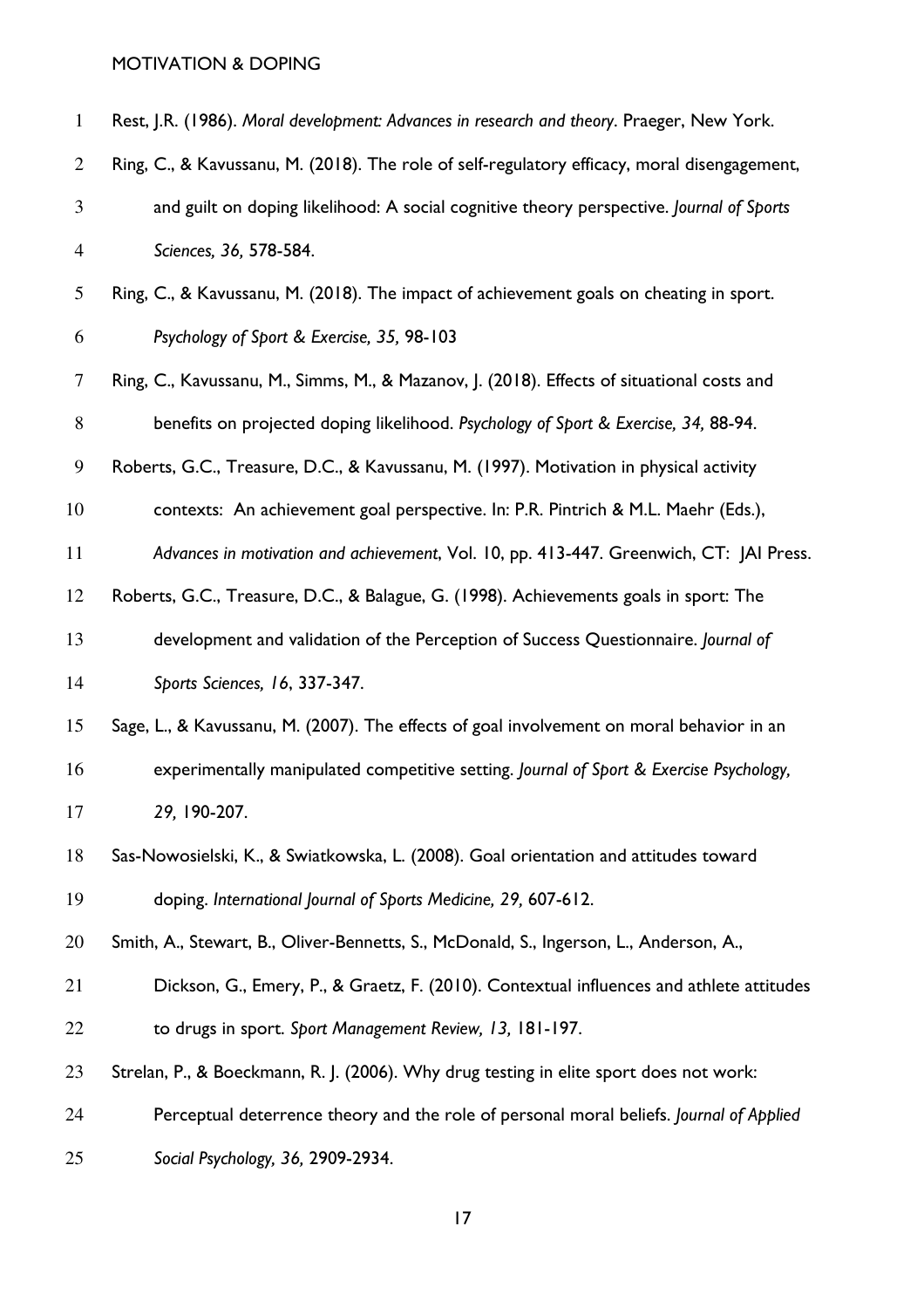| 1              | Van Yperen, N.W., Hamstra, M.R.W., & van der Klauw, M. (2011). To win, or not to lose, at |
|----------------|-------------------------------------------------------------------------------------------|
| 2              | any cost: The impact of achievement goals on cheating. British Journal of Management,     |
| $\mathbf{3}$   | 22, S5-S15.                                                                               |
| $\overline{4}$ | WADA (2015). World anti-doping code. Montreal: WADA. Retrieved from                       |
| 5 <sup>5</sup> | http://www.wada-ama.org/                                                                  |
| 6              | Yu, H., Glanzer, P.L., Sriram, R., Johnson, B.R., & Moore, B. (2017). What contributes to |

college students' cheating? A study of individual factors. Ethics & Behavior, 27, 401-422.

Zabala, M., Morente-Sánchez, J., Mateo-March, M., & Sanabria, D. (2016). Relationship

between self-reported doping behavior and psychosocial factors in adult amateur

| 10 |  | cyclists. The Sport Psychologist, 30, 68-75. |  |
|----|--|----------------------------------------------|--|
|    |  |                                              |  |

Zelli, A., Mallia, L., & Lucidi, F. (2010). The contribution of interpersonal appraisals to a

social-cognitive analysis of adolescents' doping use. Psychology of Sport & Exercise, 11,

304-311.